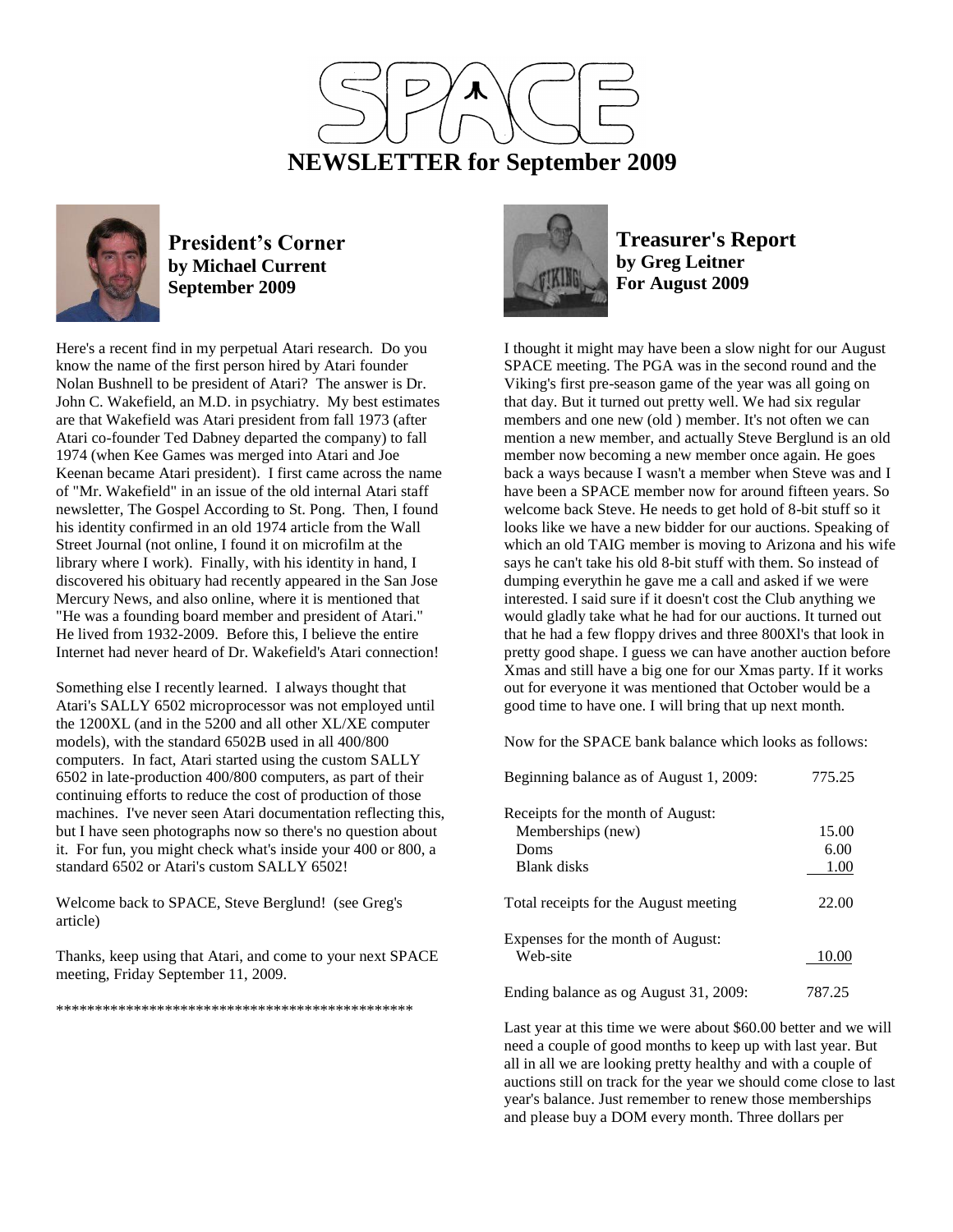member each month would pay our monthly room rental and six month's of our web-site expense.

Well I don't know how I found the time to write this this month. As I sit here writing this I am extremely worn out. Jackie and I helped to paint a house for the paint-a thon on Saturday, then we took some family members to the Dakota County Fair in Farmington. Then on Sunday Jackie and I spent eleven hours in the bleachers on the 18th green on the final day of the PGA golf tournament. So here I am on Monday, August 17th writing my report that I would normally have done on the Saturday or Sunday after our meeting. If I don't do it right away after the meeting I would probably forget to do it at all.

Anyway, see you all in September.

\*\*\*\*\*\*\*\*\*\*\*\*\*\*\*\*\*\*\*\*\*\*\*\*\*\*\*\*\*\*\*\*\*\*\*\*\*\*\*\*\*\*\*\*\*\*

**Secretary's Report By Steven Peck For August 2009**

Well, here we are again. Another month has gone by. Not much to report, but we were talking about the party in July again (and Greg detesting tacos as a SPACE party meal, lol), and also there was talk of future auctions in possibly October and right after the SPACE Christmas Party in December. We were also discussing the YouTube channel proposed by myself and Nolan, and executed by Nolan. I think that it will do well as a tool to make SPACE's presence known.

It was great to see Steve Berglund become a member in August. Welcome back, Steve. Although it has been a while, it's still pretty much the same here at the club. I think you'll still enjoy it.

This concludes the Secretary's Report. Thanks for reading and see you in September. Excelsior!

\*\*\*\*\*\*\*\*\*\*\*\*\*\*\*\*\*\*\*\*\*\*\*\*\*\*\*\*\*\*\*\*\*\*\*\*\*\*\*\*\*\*\*\*



**BBS Corner By Nolan Friedland For September 2009**

If anyone has any comments, suggestions, ideas, or submissions for the BBS Corner column or the SPACE BBS web site, you may email them to me, Nolan Friedland, at the address shown on the back of this newsletter under the "CLUB OFFICIALS" section.

\*\*\*\*\*\*\*\*\*\*\*\*\*\*\*\*\*\*\*\*\*\*\*\*\*\*\*\*\*\*\*\*\*\*\*\*\*\*\*\*\*\*\*\*

\*\*\*\*\*\*\*\*\*\*\*\*\*\*\*\*\*\*\*\*\*\*\*\*\*\*\*\*\*\*\*\*\*\*\*\*\*\*\*\*\*\*\*\*

From: Michael Current [michael@mcurrent.name] Sent: Saturday, August 29, 2009 9:35 PM Subject: atari++ 1.57

--From: "Thomas Richter" <thor@math.tu-berlin.de> --Newsgroups: comp.sys.atari.8bit --Date: Wed, 19 Aug 2009 03:38:05 -0500

Hi folks,

please find a new version of atari++, the atari 8 bit emulator, available for download. Note that this is the new web-page, at:

http://www.xl-project.com/

From the README:

Atari++ 1.57

- Fixed a couple of issues in the GUI, specifically when entering data into string gadgets.
- Fixed again a couple of exception handling issues in the menau.
- Made the keypad stick configurable, the keys for
- joystick emulation are now part of the configuration. - Added a dummy front-end, "NONE", that does not
- render anything to the screen. - This release supports .CAS images; however, they are not part of a C: (tape) emulation, but emulated as disks. Depending on the contents of the tape archive, the disk is either considered a boot disk, a binary or a basic file.
- This release supports better disk support for BASIC and MAC/65 files. If you insert such a file into the emulated disk drive, the emulator will build a DOS 2.0S compatible disk structure around it and you can load the image from the emulated disk as D:PROGRAM.BAS or :PROGRAM.ASM. Note that such disks are \*not\* bootable, you first need to boot, and then turn on the emulated disk drive.

It should also fix the keyboard issues in Action!.

Have fun, Thomas \*\*\*\*\*\*\*\*\*\*\*\*\*\*\*\*\*\*\*\*\*\*\*\*\*\*\*\*\*\*\*\*\*\*\*\*\*\*\*\*\*\*\*\* \*\*\*\*\*\*\*\*\*\*\*\*\*\*\*\*\*\*\*\*\*\*\*\*\*\*\*\*\*\*\*\*\*\*\*\*\*\*\*\*\*\*\*\* \*\*\*\*\*\*\*\*\*\*\*\*\*\*\*\*\*\*\*\*\*\*\*\*\*\*\*\*\*\*\*\*\*\*\*\*\*\*\*\*\*\*\*\*

\*\*\*\*\*\*\*\*\*\*\*\*\*\*\*\*\*\*\*\*\*\*\*\*\*\*\*\*\*\*\*\*\*\*\*\*\*\*\*\*\*\*\*\*